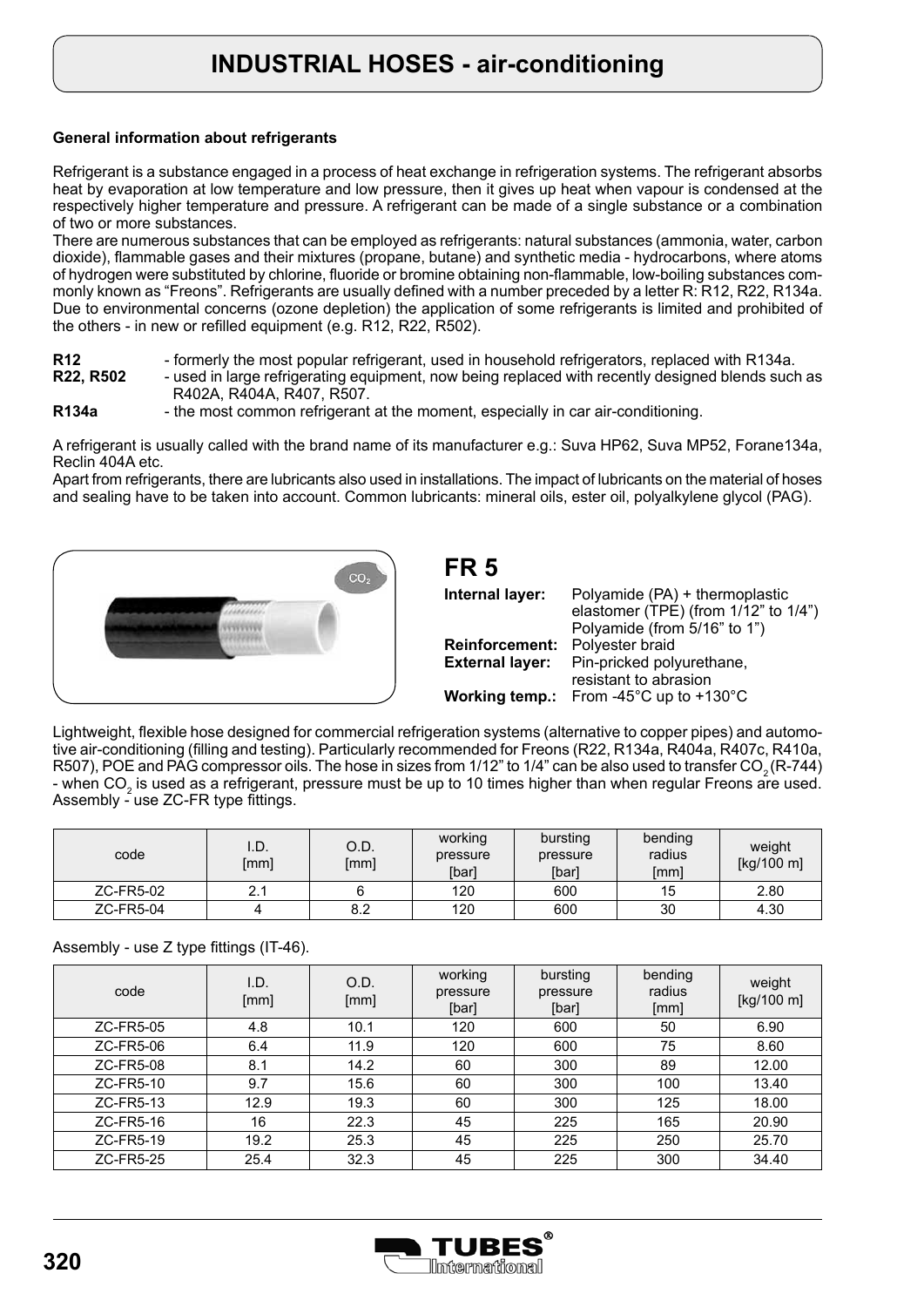# **Fittings for ZC-FR5-02 (1/12") and ZC-FR5-04 (5/32") hoses**

| Ferrule for 1/12" hose (aluminium) |      |           |           |  |  |
|------------------------------------|------|-----------|-----------|--|--|
|                                    |      |           |           |  |  |
| code                               | [mm] | d<br>[mm] | D<br>[mm] |  |  |
| ZC-FR-015                          | 11.5 | 6.2       | 8         |  |  |

| UNF female thread, SAE type, 45° cone, (1/12 - brass, 5/32 - steel) |                       |                      |  |  |  |
|---------------------------------------------------------------------|-----------------------|----------------------|--|--|--|
|                                                                     |                       |                      |  |  |  |
| code                                                                | thread<br>[inch]      | hose $LD.$<br>[inch] |  |  |  |
| ZC-FR101-04-015                                                     | 7/16-20 UNF (1/4 SAE) | 1/12                 |  |  |  |
| ZC-FR101-04-025                                                     | 7/16-20 UNF (1/4 SAE) | 5/32                 |  |  |  |
| ZC-FR101-06-025                                                     | 5/8-18 UNF (3/8 SAE)  | 5/32                 |  |  |  |







|                 | UNF female thread, SAE type, $45^{\circ}$ cone, $(1/12 - \text{brass}, 5/32 - \text{steel})$ |                      |  |  |  |  |
|-----------------|----------------------------------------------------------------------------------------------|----------------------|--|--|--|--|
|                 |                                                                                              |                      |  |  |  |  |
| code            | thread<br>[inch]                                                                             | hose $LD.$<br>[inch] |  |  |  |  |
| ZC-FR102-04-015 | 7/16-20 UNF (1/4 SAE)                                                                        | 1/12                 |  |  |  |  |
| ZC-FR102-04-025 | 7/16-20 UNF (1/4 SAE)                                                                        | 5/32                 |  |  |  |  |
| ZC-FR102-06-025 | 5/8-18 UNF (3/8 SAE)                                                                         | 5/32                 |  |  |  |  |





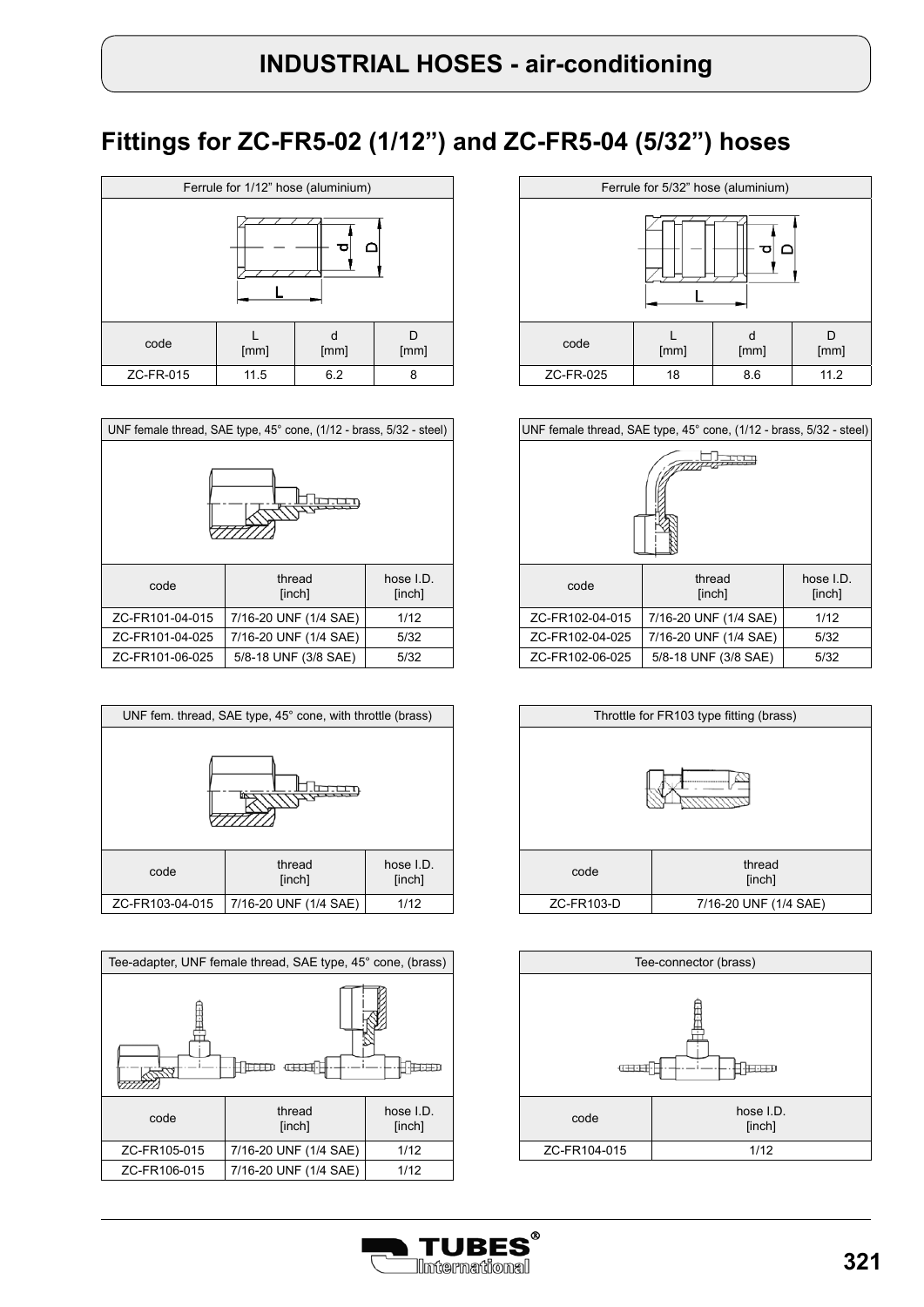

## **3055, 3060**

**Internal layer: Reinforcement: External layer: Working temp.:** Synthetic rubber (CR), nylon layer (PA), synthetic rubber (NBR) Double textile braid (3060 - single) Pin-pricked synthetic rubber (3055 - EPDM, 3060 - IIR) From -35°C up to +125°C

The top grade hose designed for automotive and commercial refrigeration systems, air-conditioning systems operating with the use of Freon R 12, R 134a, Suva MP 52, R 22, and such lubricants as mineral oils, esters, PAG. External layer resistant to oil, abrasion and weather conditions. The hose type 3060 has an extremely small outside diameter that provides increased flexibility and lower weight (LW).

Standards - 3055 - SAE J51b AII/SAE J2064, 3060 - GM:SD2-254, FORD: WHSM 96D25, CHRYSLER:PF6318. Assembly - use fittings for air-conditioning - BU (IT-43, IT-44, IT-73).

| type      | code       | I.D.<br>[inch] | I.D.<br>[mm]     | O.D.<br>[mm]     | working<br>pressure<br>[bar] | bursting<br>pressure<br>[bar] | bending<br>radius<br>[mm] |
|-----------|------------|----------------|------------------|------------------|------------------------------|-------------------------------|---------------------------|
|           | BU-3055-08 | 5/16           | 7.9              | 18.3             | 24                           | 121                           | 102                       |
| 3055      | BU-3055-10 | 13/32          | 10.3             | 22.4             | 24                           | 121                           | 114                       |
|           | BU-3055-13 | 1/2            | 12.7             | 24.6             | 24                           | 121                           | 127                       |
|           | BU-3055-16 | 5/8            | 15.9             | 27.7             | 17                           | 86                            | 165                       |
|           | BU-3060-08 | 5/16           | $7.9 - 8.6$      | $14.2 \div 15.2$ | 34.5                         | 172                           | 51                        |
| 3060 (LW) | BU-3060-10 | 13/32          | $10.2 \div 11.2$ | $16.8 \div 17.8$ | 34.5                         | 172                           | 64                        |
|           | BU-3060-13 | 1/2            | $12.5 \div 13.5$ | $18.9 \div 19.9$ | 34.5                         | 121                           | 76                        |
|           | BU-3060-16 | 5/8            | $15.6 \div 16.6$ | $23.1 \div 24.1$ | 34.5                         | 121                           | 102                       |



### **3056**

**Internal layer: Reinforcement: External layer: Working temp.:** From -40°C up to +125°C Synthetic rubber IIR (CR for 3/16") Single steel braid Pin-pricked synthetic rubber (CSM)

The top grade hose designed for automotive (especially trucks and buses) and commercial refrigeration systems, air-conditioning systems operating with the use of Freon R134a and such lubricants as mineral oils, esters, PAG. External layer resistant to oil, abrasion and weather conditions. Standards - SAE J2064 type B (SAE 100R5 dimensions).

Assembly - use fittings for air-conditioning - BU.

| code       | I.D.<br>[inch] | I.D.<br>[mm] | O.D.<br>[mm] | working<br>pressure<br>[bar] | bursting<br>pressure<br>[bar] | bending<br>radius<br>[mm] |
|------------|----------------|--------------|--------------|------------------------------|-------------------------------|---------------------------|
| BU-3056-05 | 3/16           | 4.8          | 13.1         | 35                           | 137                           | 85                        |
| BU-3056-22 | 7/8            | 22.2         | 31.4         | 35                           | 137                           | 155                       |
| BU-3056-28 | 1.1/8          | 28.6         | 38.1         | 35                           | 137                           | 190                       |